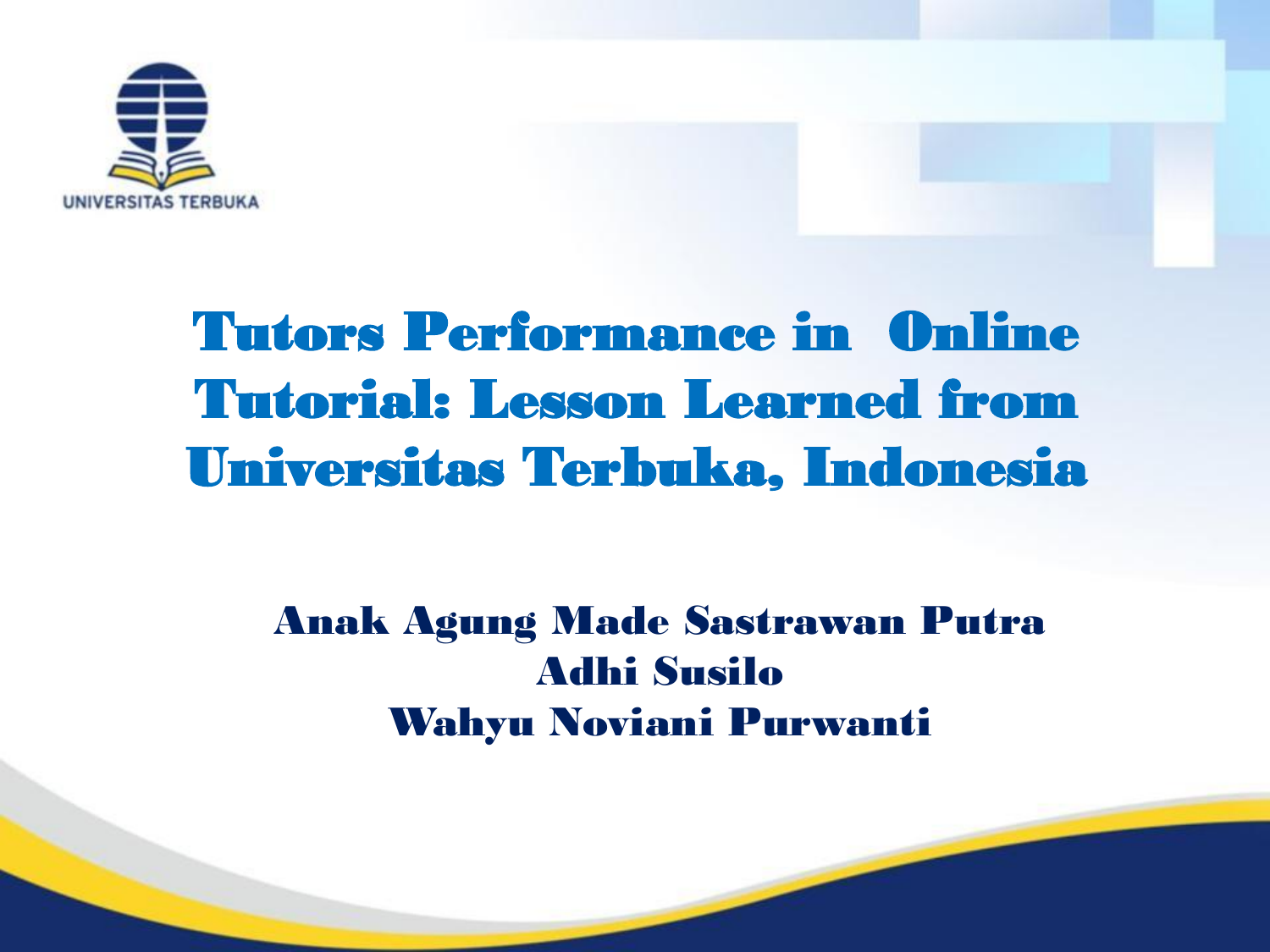

### Research Background

#### UT Online Tutorial Participation in 2015-2017

| <b>Semester</b> | <b>Number</b><br><b>of</b><br><b>courses</b> | <b>Number of</b><br><b>Participating</b><br><b>Students</b> | <b>Number of</b><br>student<br><b>courses</b> | <b>Number</b><br>of Tutors | <b>Increasing of</b><br><b>Participants</b><br>(%) |
|-----------------|----------------------------------------------|-------------------------------------------------------------|-----------------------------------------------|----------------------------|----------------------------------------------------|
| 2014/15.2       | 926                                          | 64.739                                                      | 258.809                                       | 953                        | $\overline{\phantom{0}}$                           |
| 2015/16.1       | 941                                          | 74.280                                                      | 292.028                                       | 1.105                      | 15.5                                               |
| 2015/16.2       | 953                                          | 84.156                                                      | 339.948                                       | 1.099                      | 13.5                                               |
| 2016/17.1       | 960                                          | 108.544                                                     | 413.026                                       | 1.451                      | 29.0                                               |
| 2016/17.2       | 965                                          | 109.265                                                     | 449.374                                       | 1.473                      | 0.7                                                |

*Source*: Universitas Terbuka Learning Support Center (2017)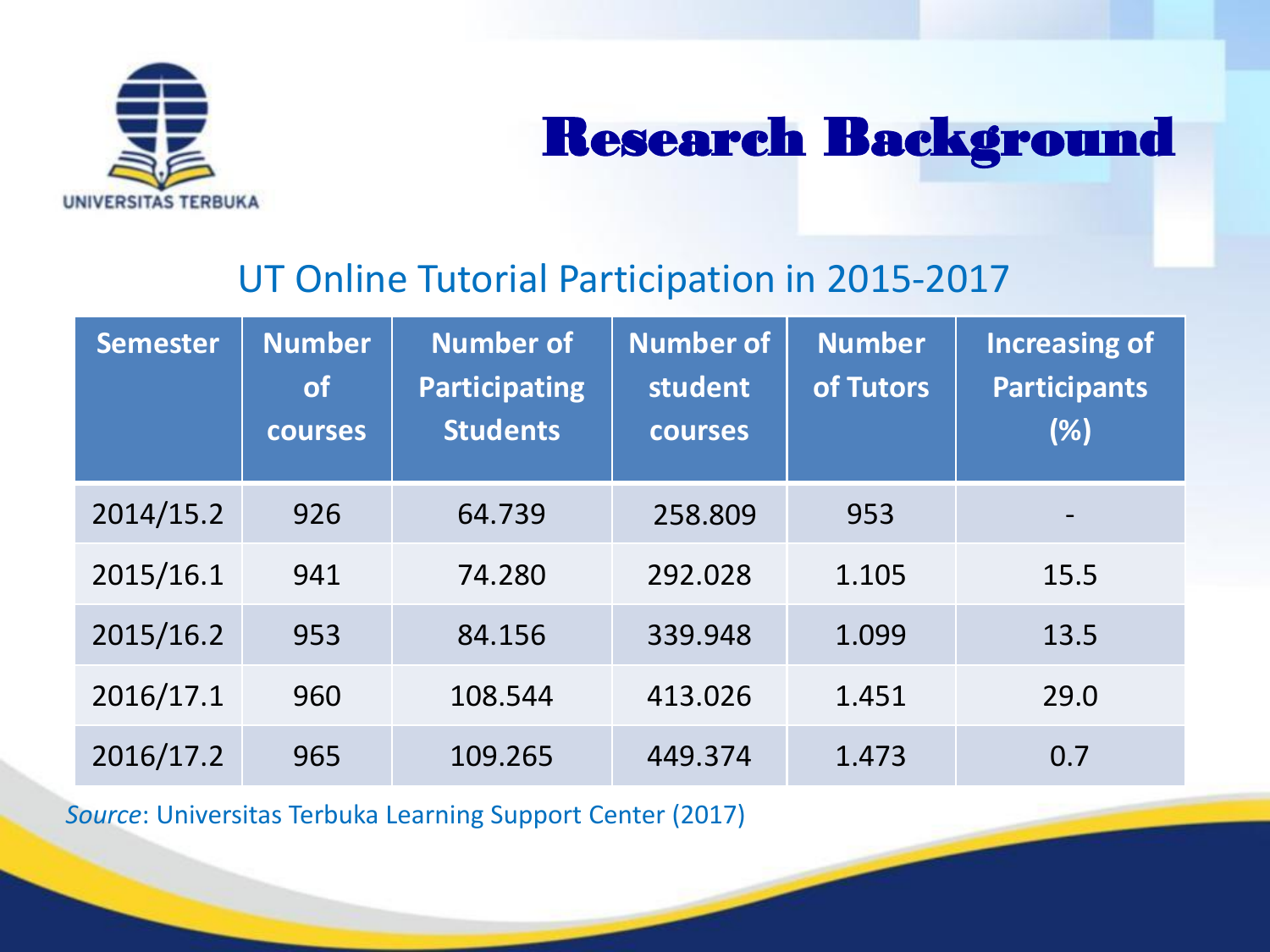

# Research Background (cont.)

### Portraits of UT Online Tutorial in 2017/18.1:

- $\cdot$  > 1,000 courses
- $\cdot$  > 4,000 classes
- > 100,000 registered students in online tutorial
- > 400,000 registered student courses
- $\cdot$  > 1,400 tutors
- < = 150 students/class
- > = 4 classes for one tutor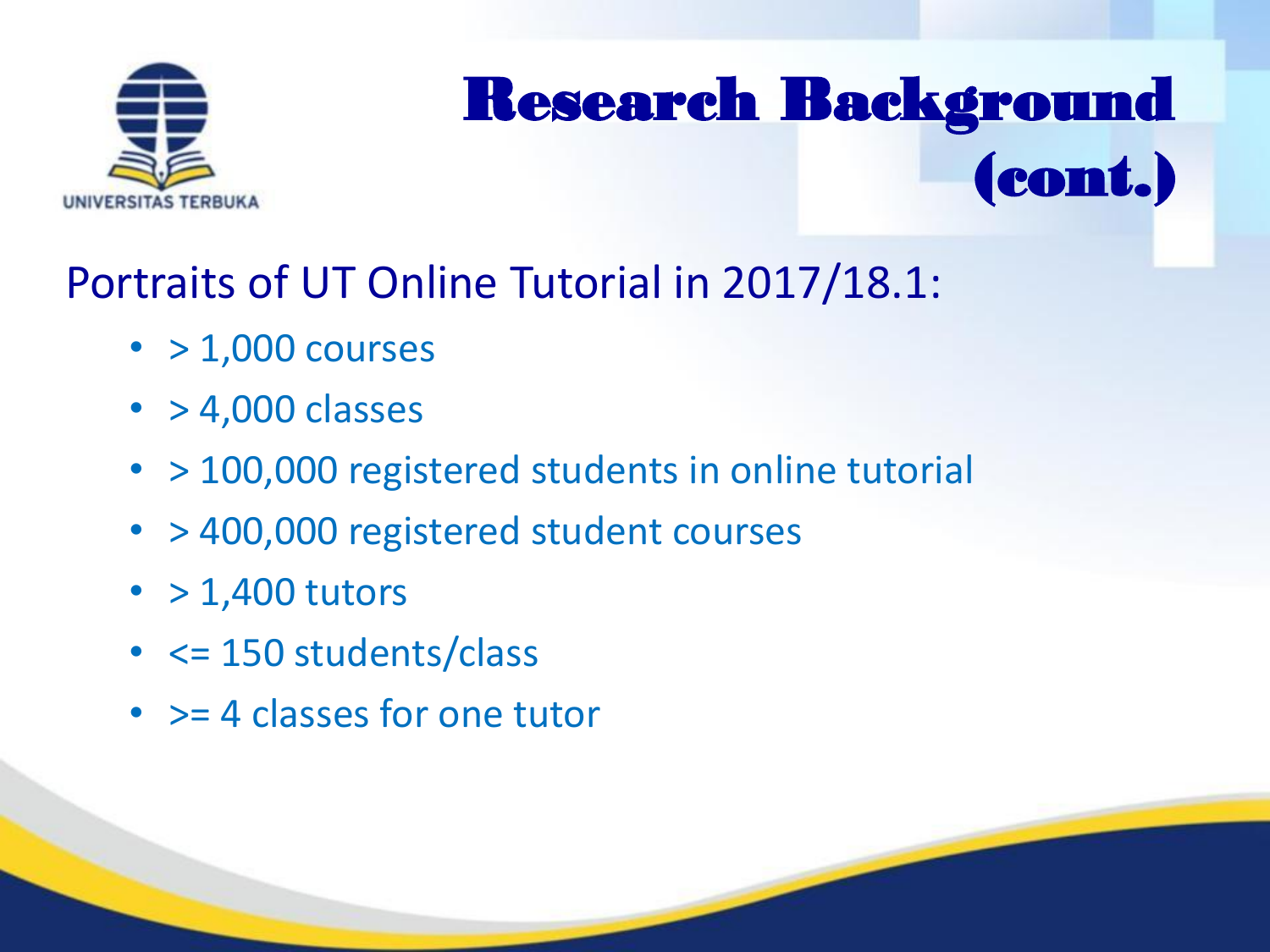

### Research Objectives

#### **Research Objectives:**

- Mapping the performance of UT tutors, seen from meeting the needs of standard activities
- Analysing the main problems faced by tutors
- Exploring the alternative solutions to overcome the problems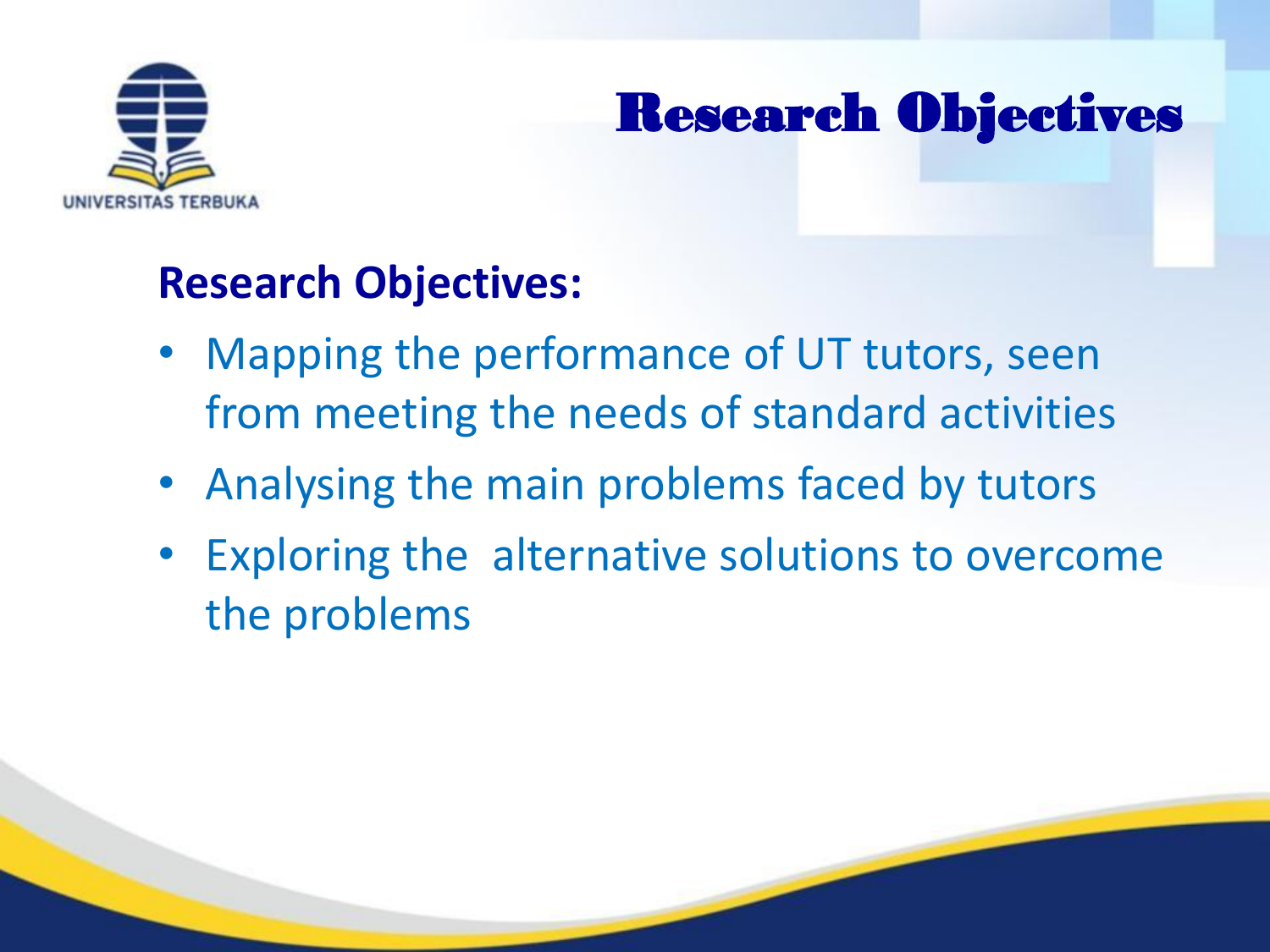

### Literature Review

#### **Functions of Instructors in DE**

- Elaborating course content
- Supervising anda moderating dicussions
- Supervising individual and group projects
- Grading assignments and providing feedback on progress
- Keeping students records
- Helping students manage their study
- Moivating students
- Answering or refering administrative questions
- Answering or refering counseling questions
- Representing students with administration
- **Evaluating cours efectiveness**

Moore and Kearsly (2012)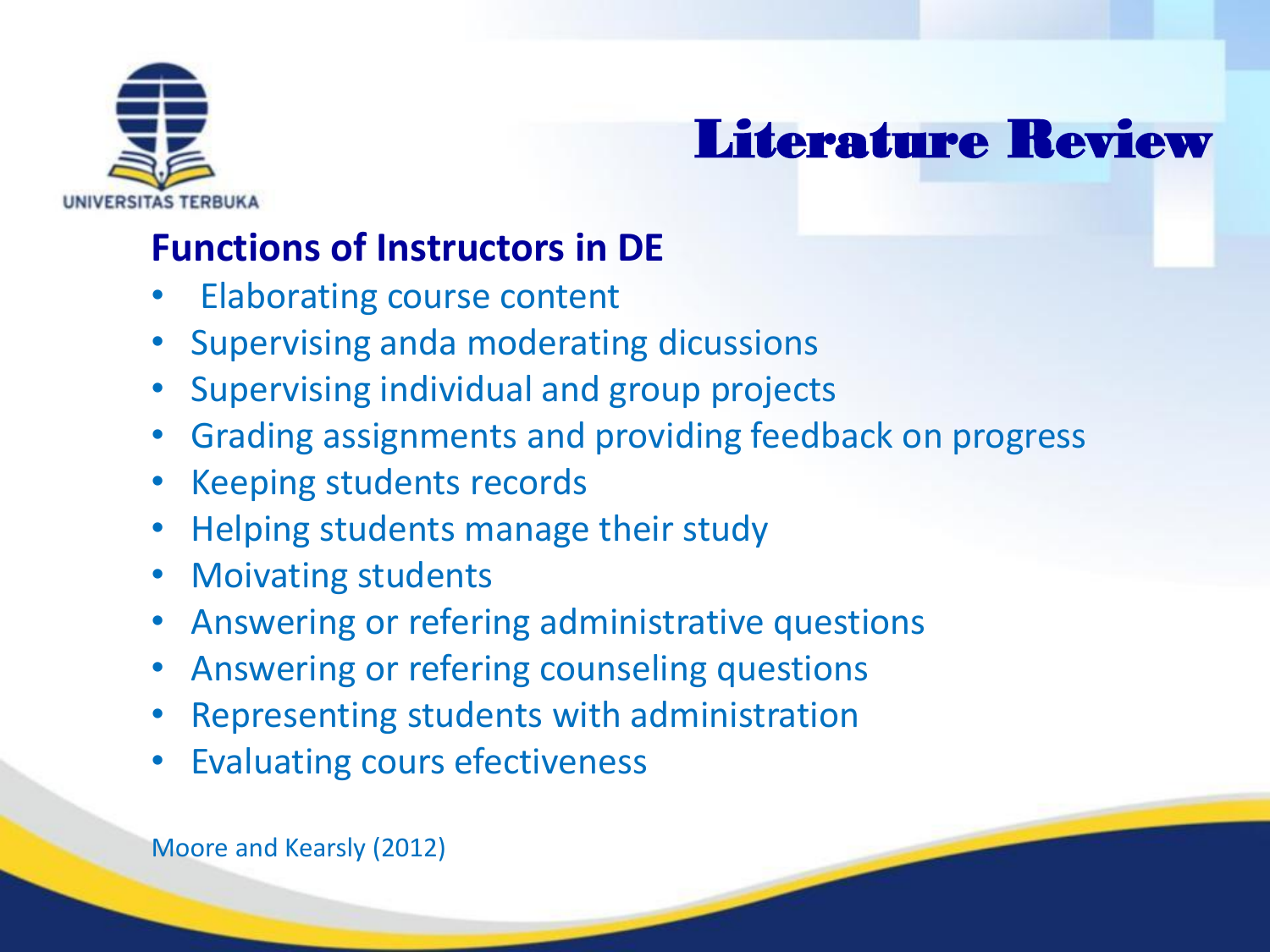

### Literature Review

#### **Minimum Standard of UT Tutor Functions**

- Activate weekly activities
- Create and upload weekly greetings
- Send a personal greeting through the message feature
- Update and upload weekly course contents
- Create and upload weekly discussion topics
- Responding adan rating students' discussion posts.
- Create and upload assignments
- Grading assignment and feedback
- Entry students' tutorial final grade *Source: UT Learning Support Center (2017)*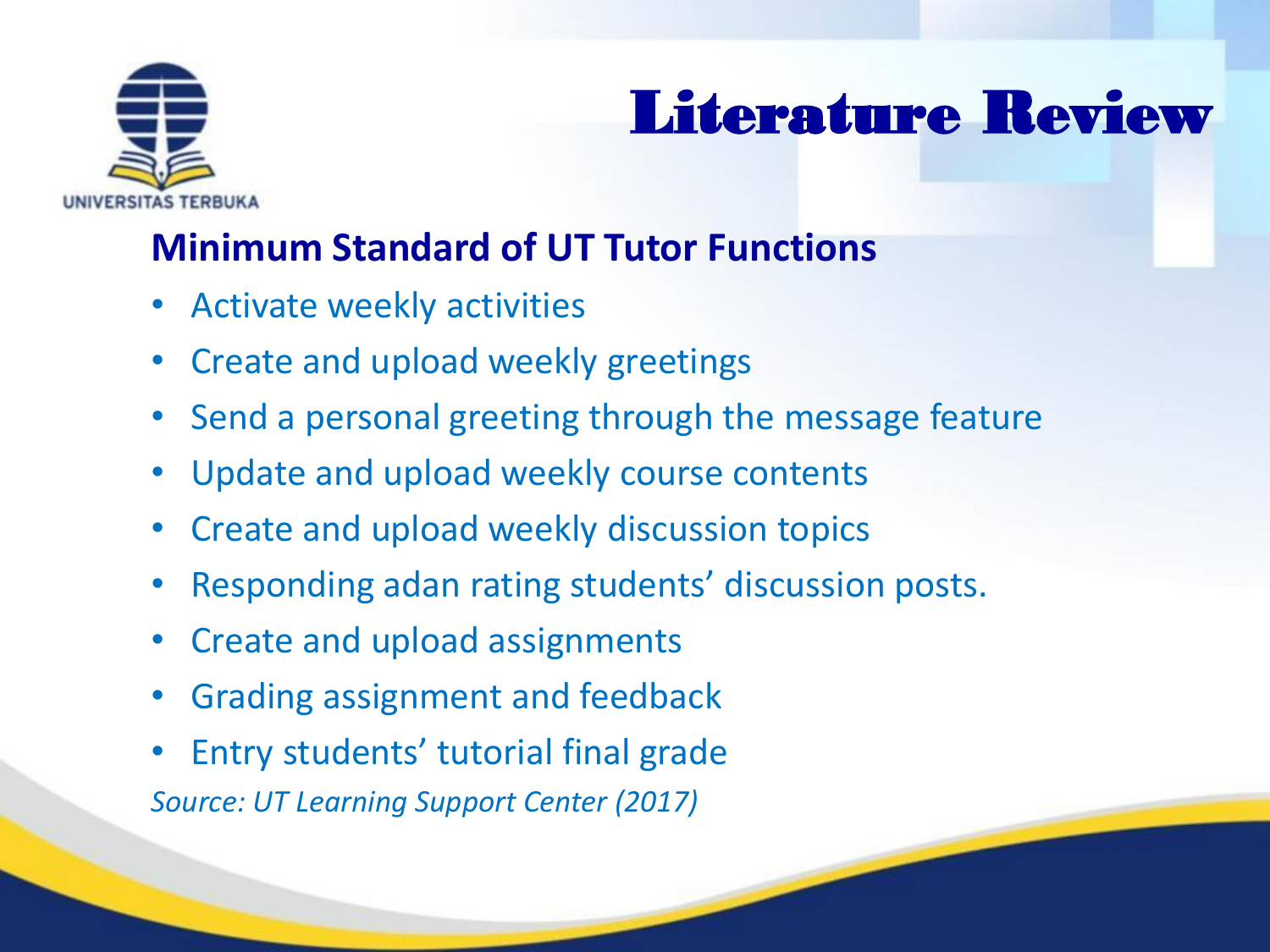

- *Research Design: Qualitative Exploratory*
- *Population and Sample: All UT online Tutors of Non Teaching Under Graduate Programs in semester 2017/18.1*
- *Data Sources:*
	- o *Tutor performance in from UT Online Tutorial Data Base*

**Methods** 

- o *Tutors interviews,*
- o *Students interview*
- o *FGD with Assistant Deans*
- *Data Analysis: Descriptive qualitative*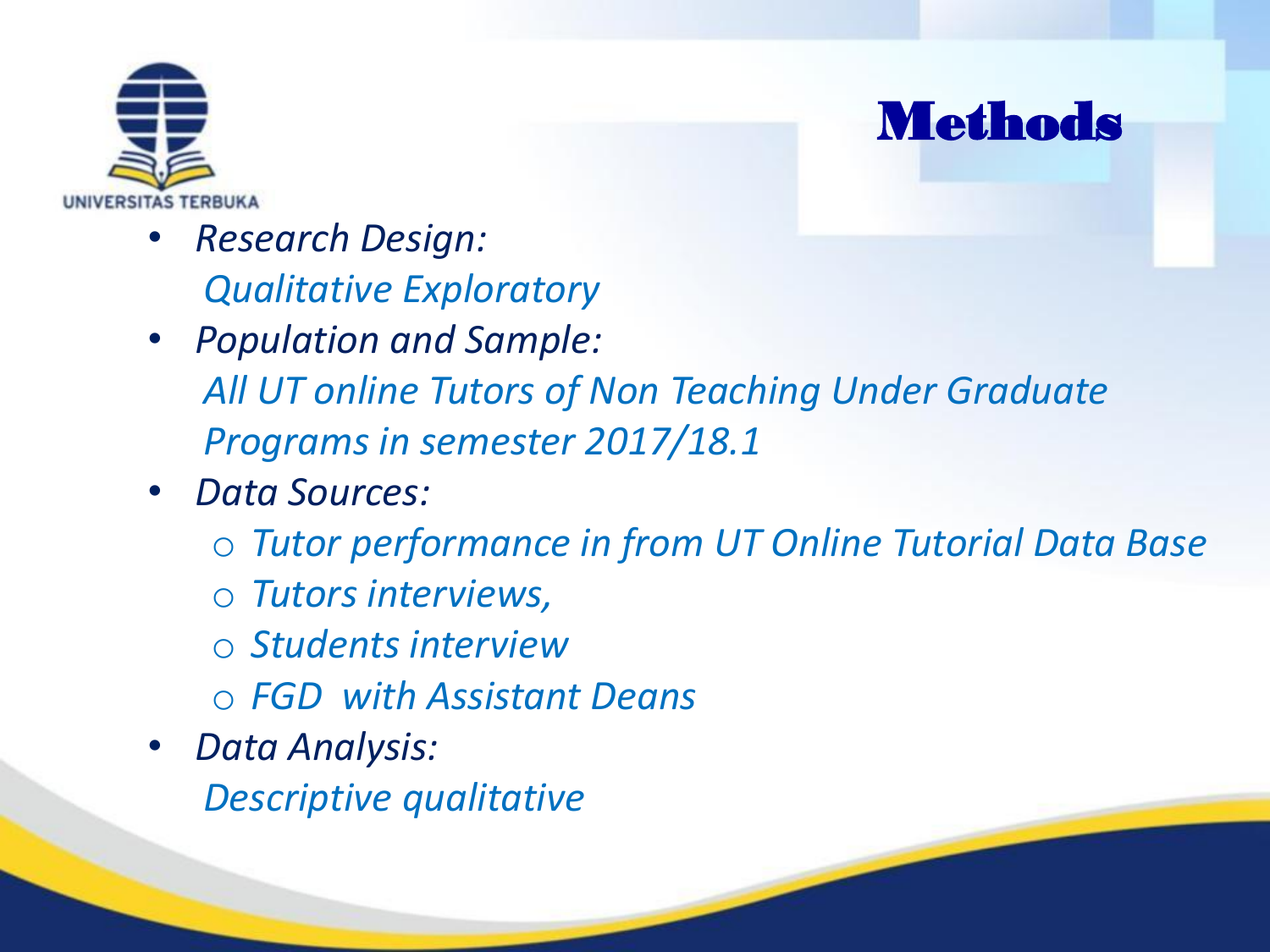



#### Discussion Rating by Tutors

| <b>No</b>      | <b>Level of Discussion</b><br><b>Rating (number)</b> | <b>Number of</b><br><b>Tutors</b> | %    | % Cummulative |
|----------------|------------------------------------------------------|-----------------------------------|------|---------------|
|                | None (0)                                             | 270                               | 19,3 | 19,3          |
|                | 2 Very Low (1-50)                                    | 78                                | 5,6  | 24,9          |
| 3 <sup>1</sup> | $Low (51-100)$                                       | 48                                | 3,4  | 28,3          |
|                | 4 Medium (101-300)                                   | 138                               | 9,9  | 38,2          |
|                | 5 High (301-500)                                     | 168                               | 12,0 | 50,2          |
|                | 6 Very High (501-3000)                               | 697                               | 49,8 | 100           |
|                | <b>Total</b>                                         | 1,399                             | 100  |               |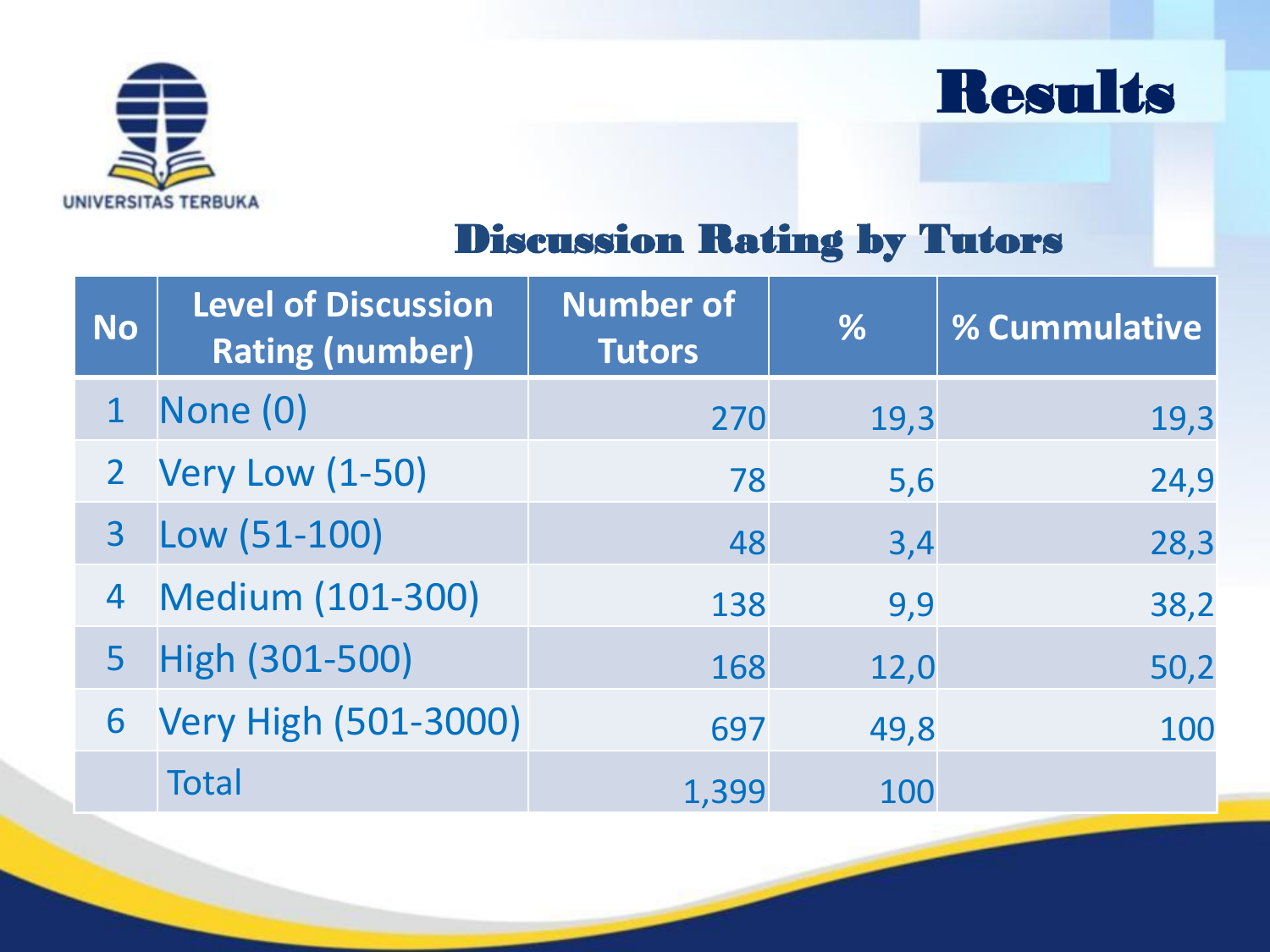

Results

(cont.)

#### Discussion Posting by Tutors

| <b>No</b>      | <b>Level of Discussion</b> | <b>Number of</b> | %    |                      |
|----------------|----------------------------|------------------|------|----------------------|
|                | <b>Posting (number)</b>    | <b>Tutors</b>    |      | <b>% Cummulative</b> |
| $\mathbf 1$    | None (0)                   | 65               | 4.7  | 4.7                  |
|                | 2 Very Low (1-25)          | 472              | 33.7 | 38.4                 |
| $\overline{3}$ | Low (26-50)                | 316              | 22.6 | 61.0                 |
| 4              | <b>Medium (51-200)</b>     | 371              | 26.5 | 87.5                 |
| 5              | High (201-500)             | 87               | 6.2  | 93.7                 |
| 6              | Very High (501-2000)       | 88               | 6.3  | 100                  |
|                | <b>Total</b>               | 1,399            | 100  |                      |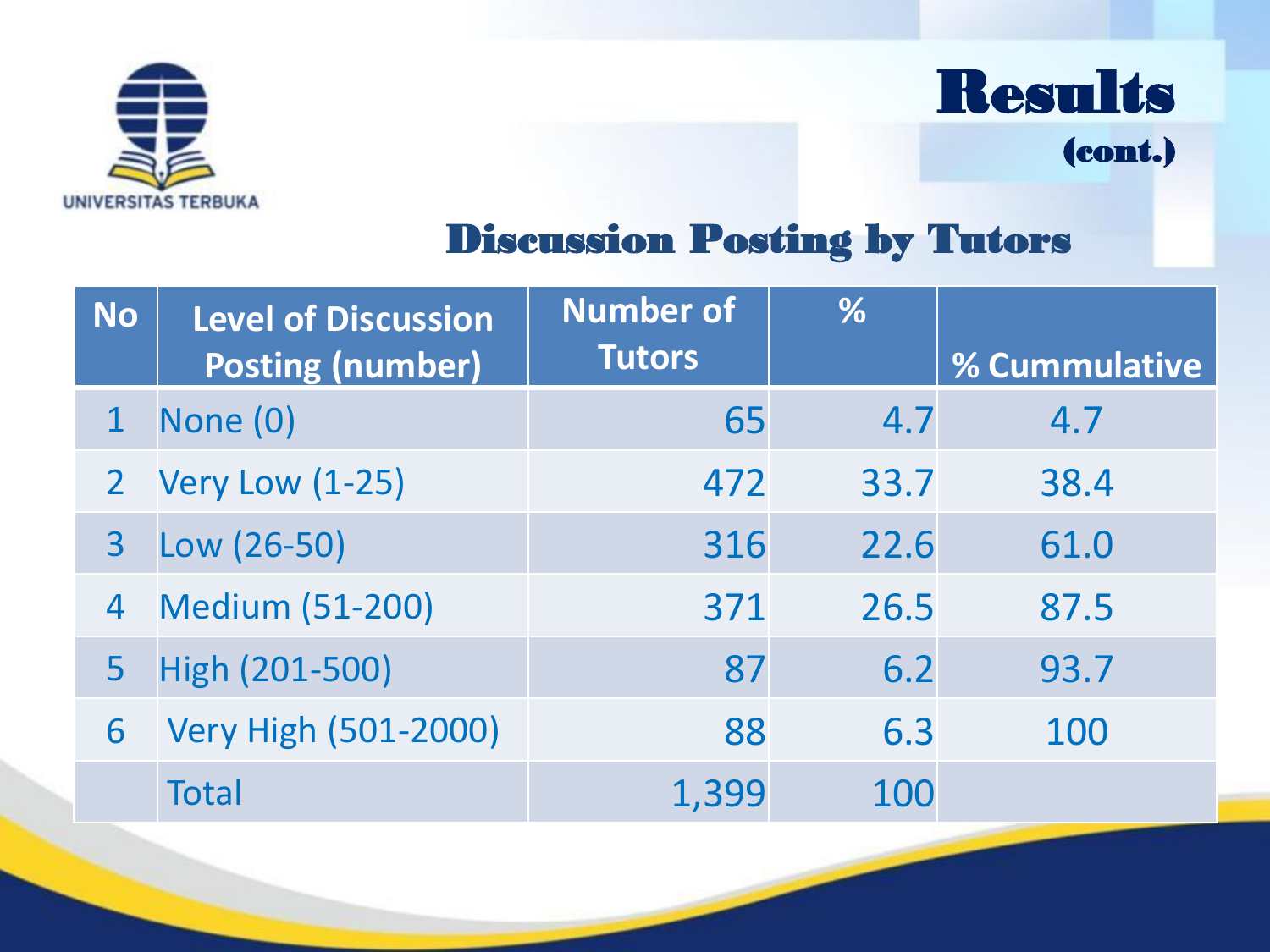



(cont.)

#### Assignment Feedbacks by Tutors

| No.            | <b>Level of Feddback</b><br>(number) | <b>Number of</b><br><b>Classes</b> | $\%$ | %<br><b>Cummulative</b> |
|----------------|--------------------------------------|------------------------------------|------|-------------------------|
|                | None (0)                             | 2842                               | 70.6 | 70.6                    |
| $\overline{2}$ | <b>Very Low (1-20)</b>               | 637                                | 15.8 | 86.4                    |
| 3              | $Low (21-40)$                        | 251                                | 6.2  | 92.6                    |
| 4              | <b>Medium (41-61)</b>                | 208                                | 5.2  | 97.8                    |
| 5              | <b>High (61-80)</b>                  | 71                                 | 1.8  | 99.6                    |
| 6              | <b>Very High (81-150)</b>            | 18                                 | 0.4  | 100                     |
|                | Total                                | 4027                               | 100  |                         |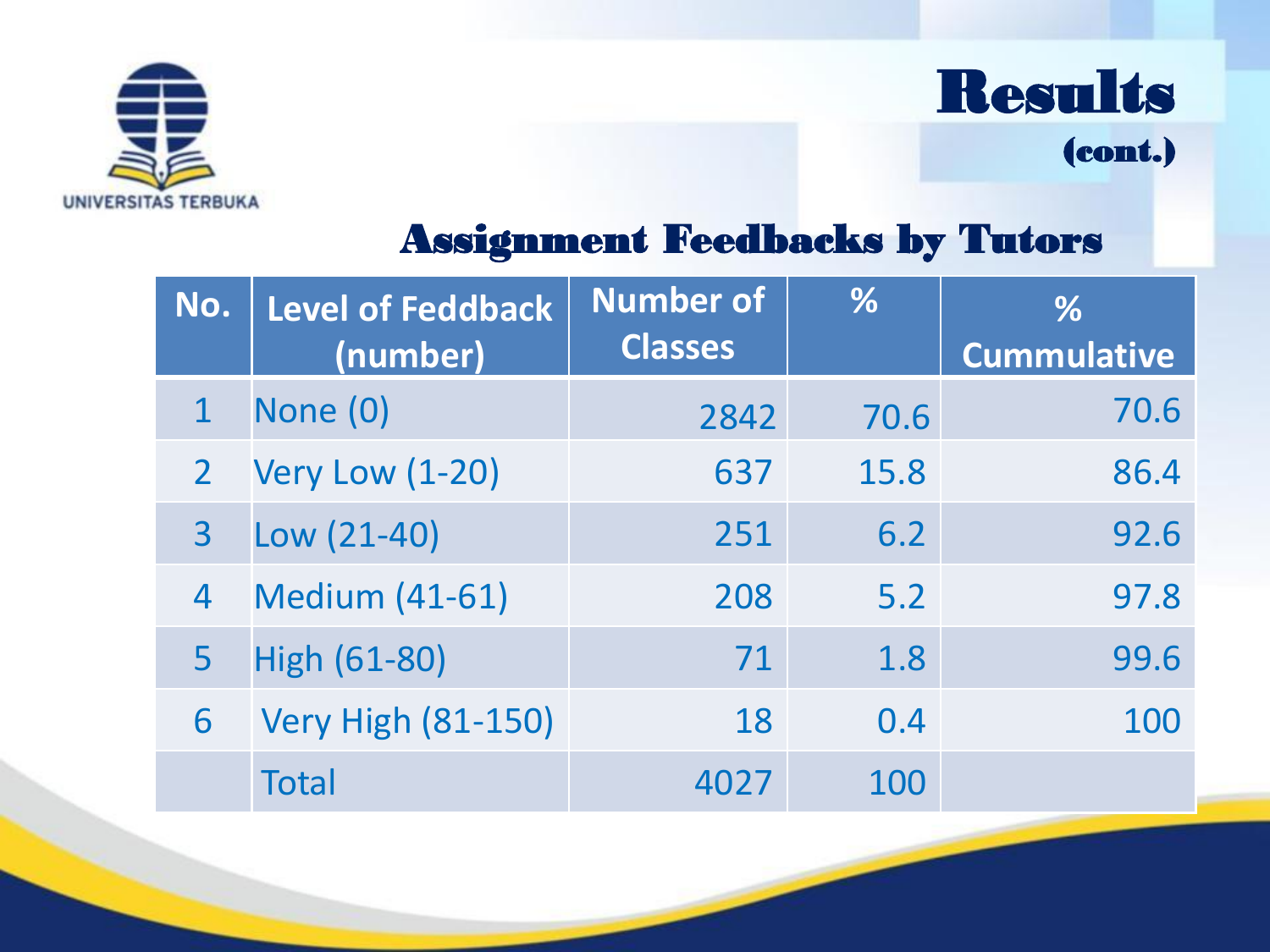



#### Interview with Students:

"If the tutor do not active, I don' t want to do the assignments. I did all the assignment at the end of the tutorial session. If the tutor did not active, I got a poor final exam grade and when the tutor active I got a good final exam score. Initiation course content, discussion topics, and assignments did not appear, some courses even from the beginning. Due dates were not updated. Everything appeared and updated after being complained."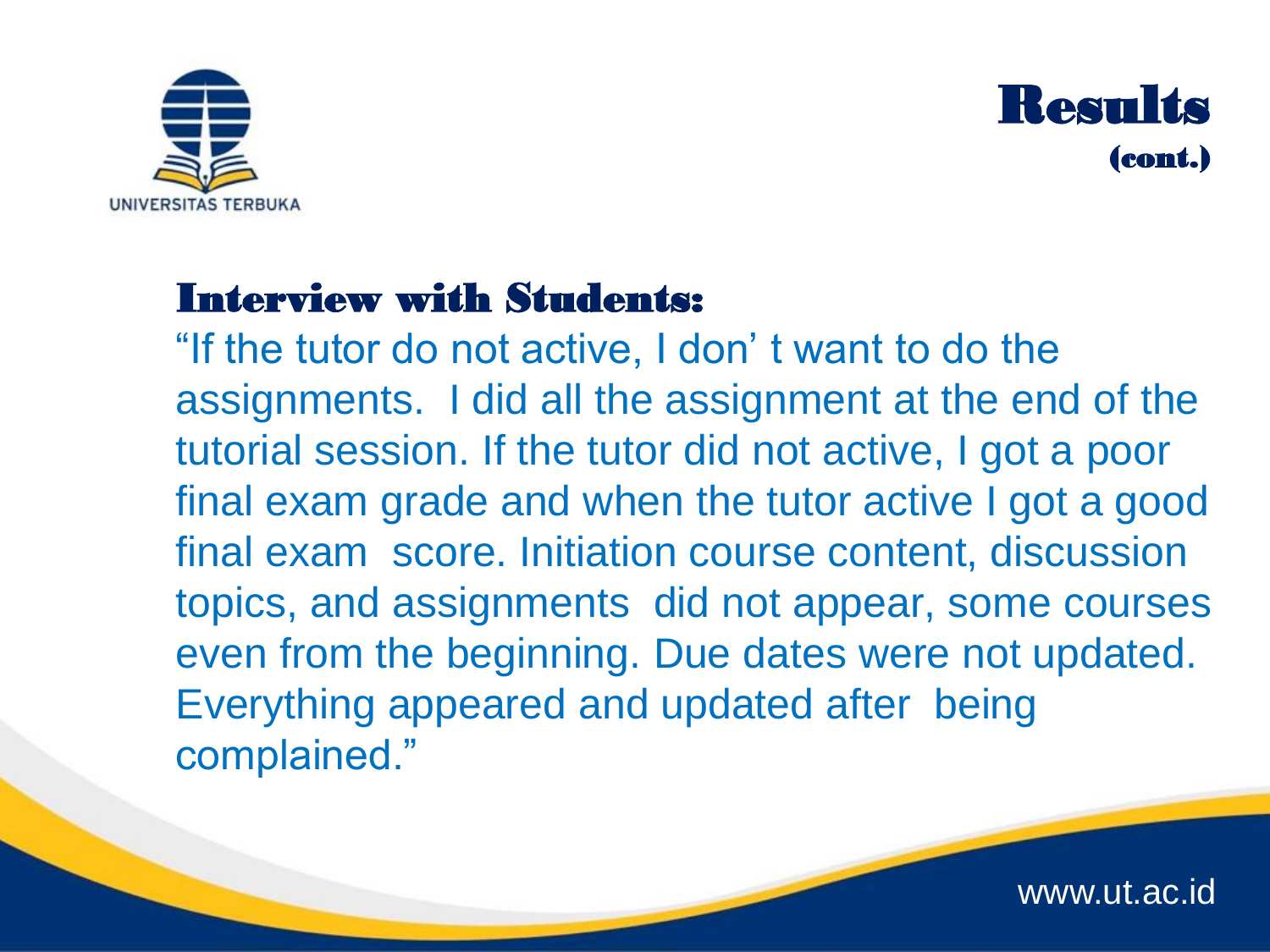



#### Interview with Students

"The Discussion rates and assigmnet grades do not appear, I feeli useless joining Tuton, discouraged. In face to face tutorial I can talk but in Online Tutorial feels ignored. All grades should be raised, as proof of appreciation for participation, as encouragement, know the correctness of the answer".

"Complaints via email are not responded. But there are two tutor who directly answer, I was surprised, very good tutors. The personal touch is very touching"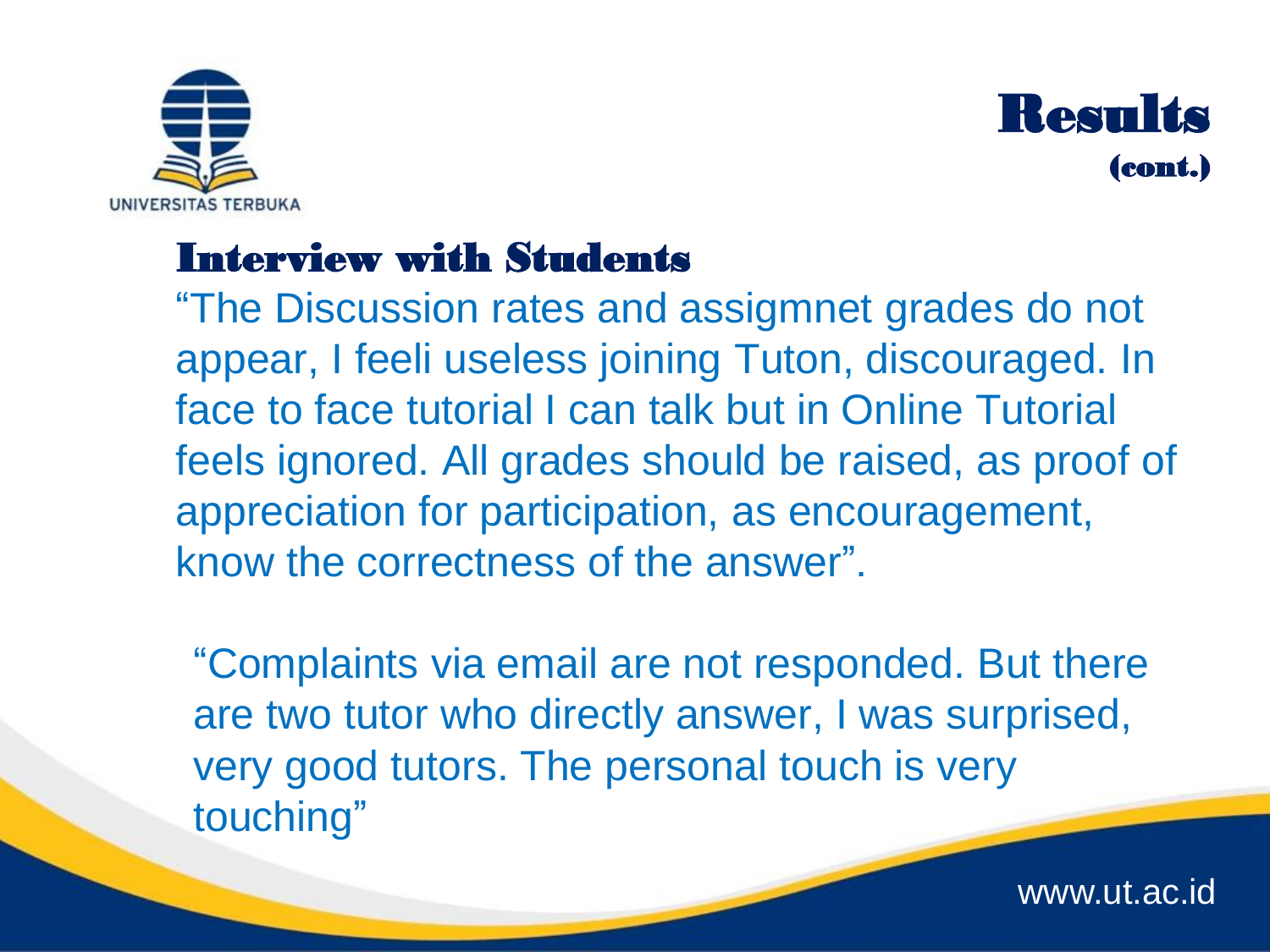

### Results (cont.)

#### Interview Results with Tutors

"I did not activate weekly activities due to negligence. The load of more than four classes is quite heavy and clash with routine tasks. Because of that, I don't rate the discussion every week. Too many students in one class make me difficult in responding and rating discussion".

"Less focus on tuton due to clash with routine activities and tasks"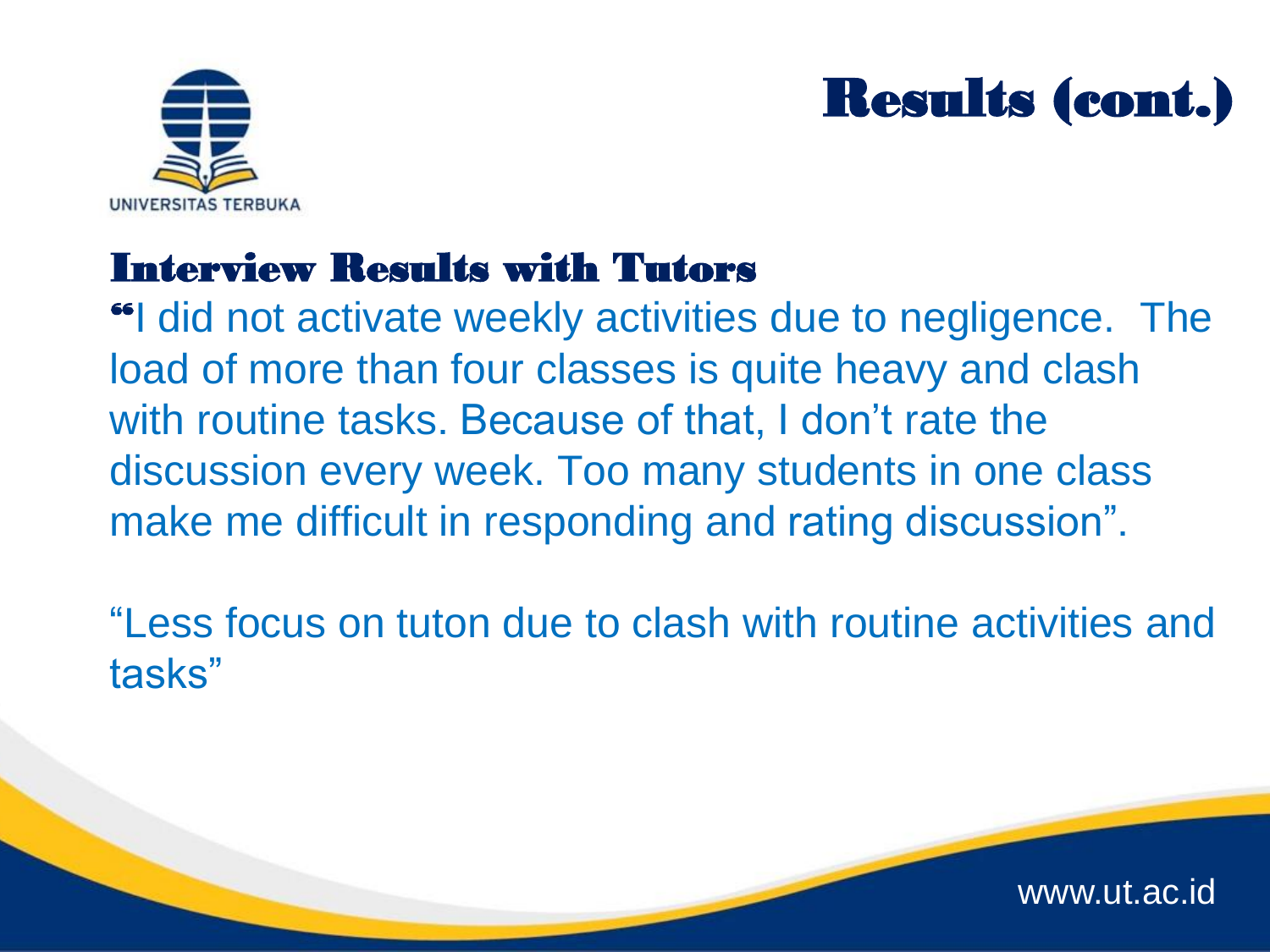



www.ut.ac.id

#### FGD with Vice Dean for Students Affairs:

- Agree to reduce the number of students /classes.
- The number of tutorial classes is too big so that it is difficult to determine the Tutors.
- **If possible, find solutions to reduce the number of classes** because many students are not active in participating.
- There is a weakness of online tutors' data in the Faculty so that the vice dean is having difficulty in tracking down Tutors.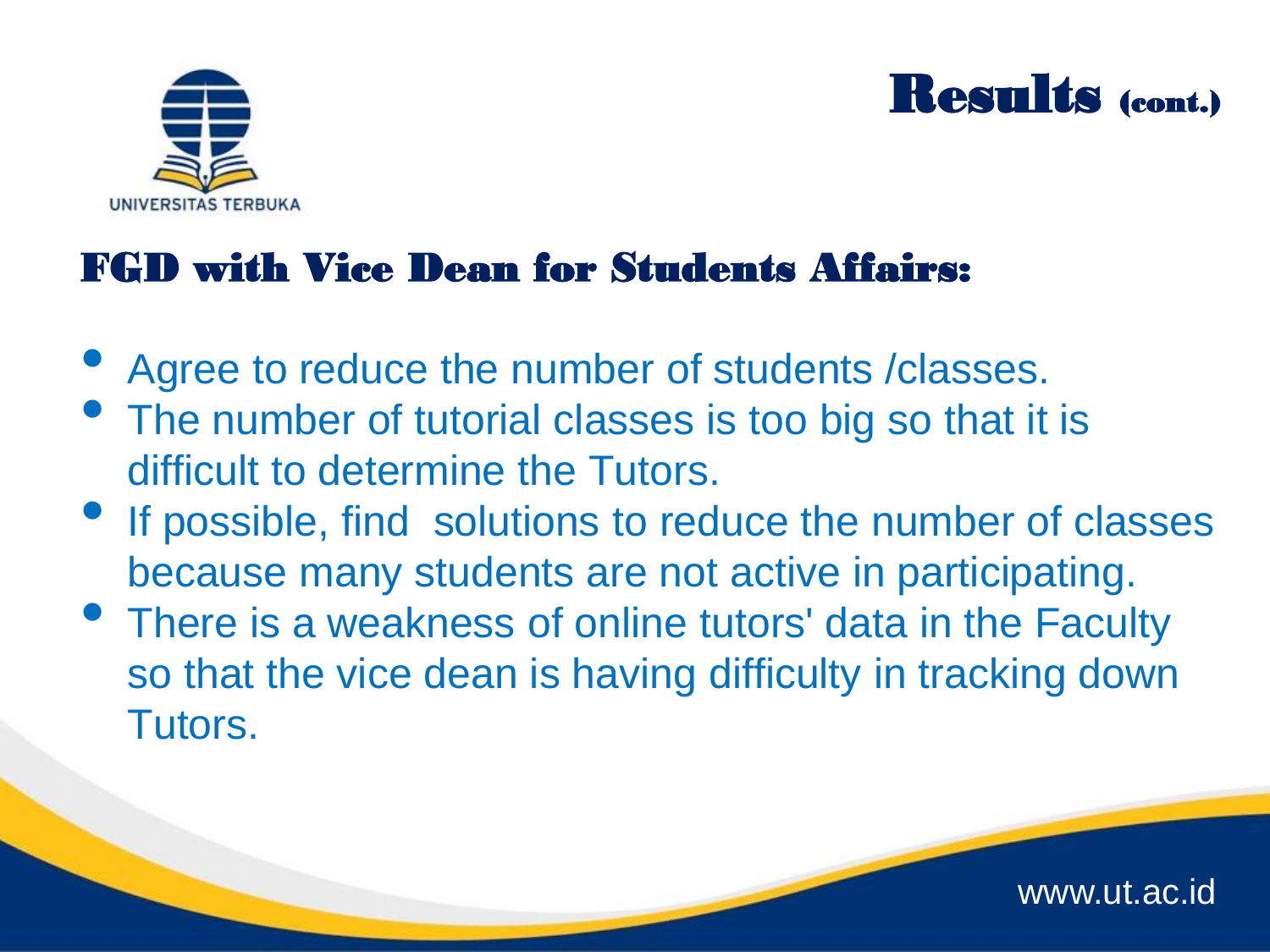



- Due to the number of tutors, monitoring of tutors' activities was not entirely possible.
- Tutors selection, enrolment, and monitoring are entrusted to the Head of Study Program.
- **Refreshing UT lecturer tutors every semester**
- Send reminders every week to the tutor
- Sending email blasts to Tutors who have not uploaded discussions/assignments.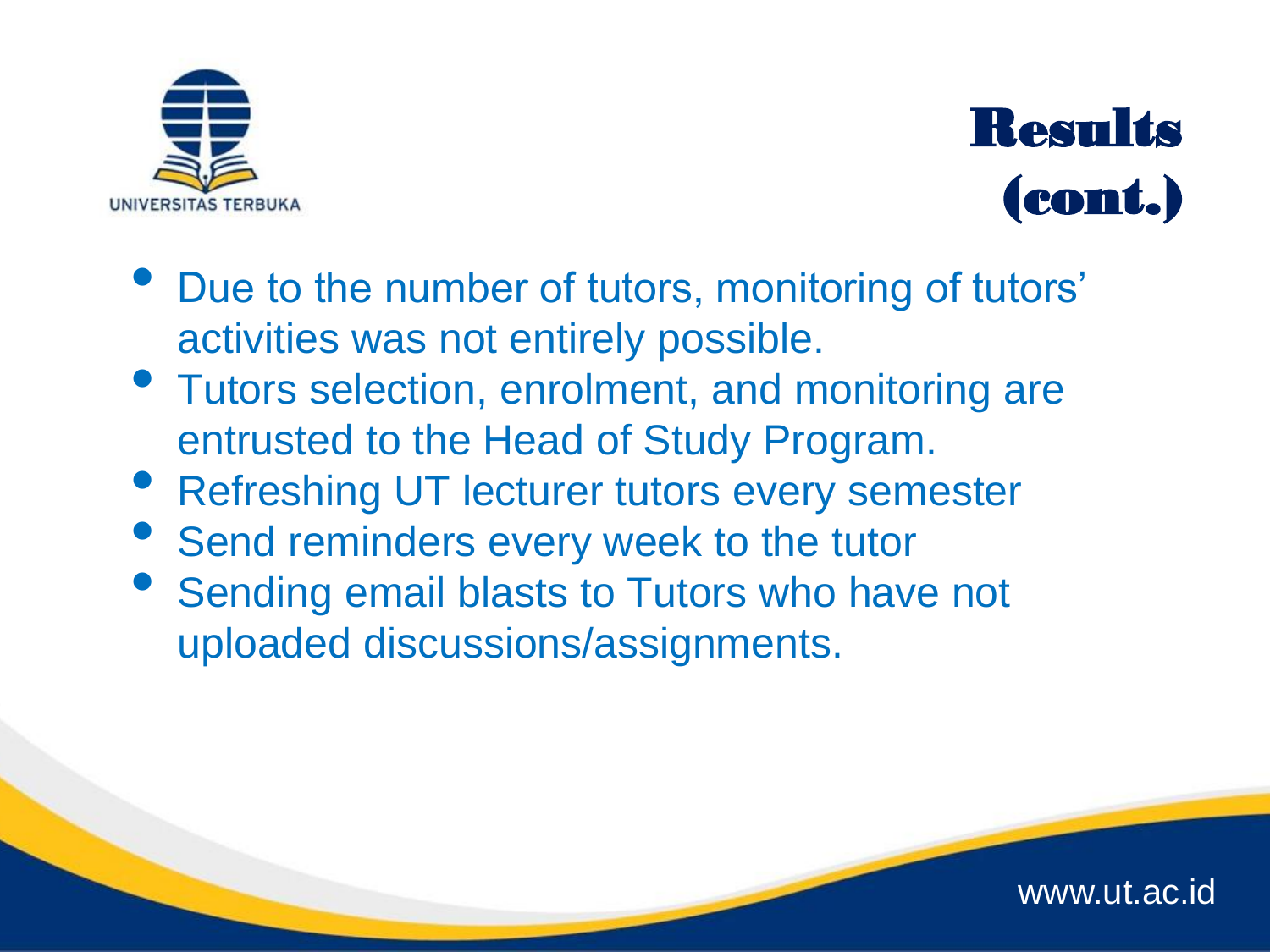



www.ut.ac.id

Tutors performance has not been fully effective in terms of the fact that the number of tutors who have not actively responded and assessed discussions, provided assignment feedbacks. Students feel ignored so they lose their enthusiasm for learning.

The large number of classes handled by atutor and the large number of students in one class were the major problems for tutors in managing class activities. Managing tutorial activities often clashes with their routine tasks.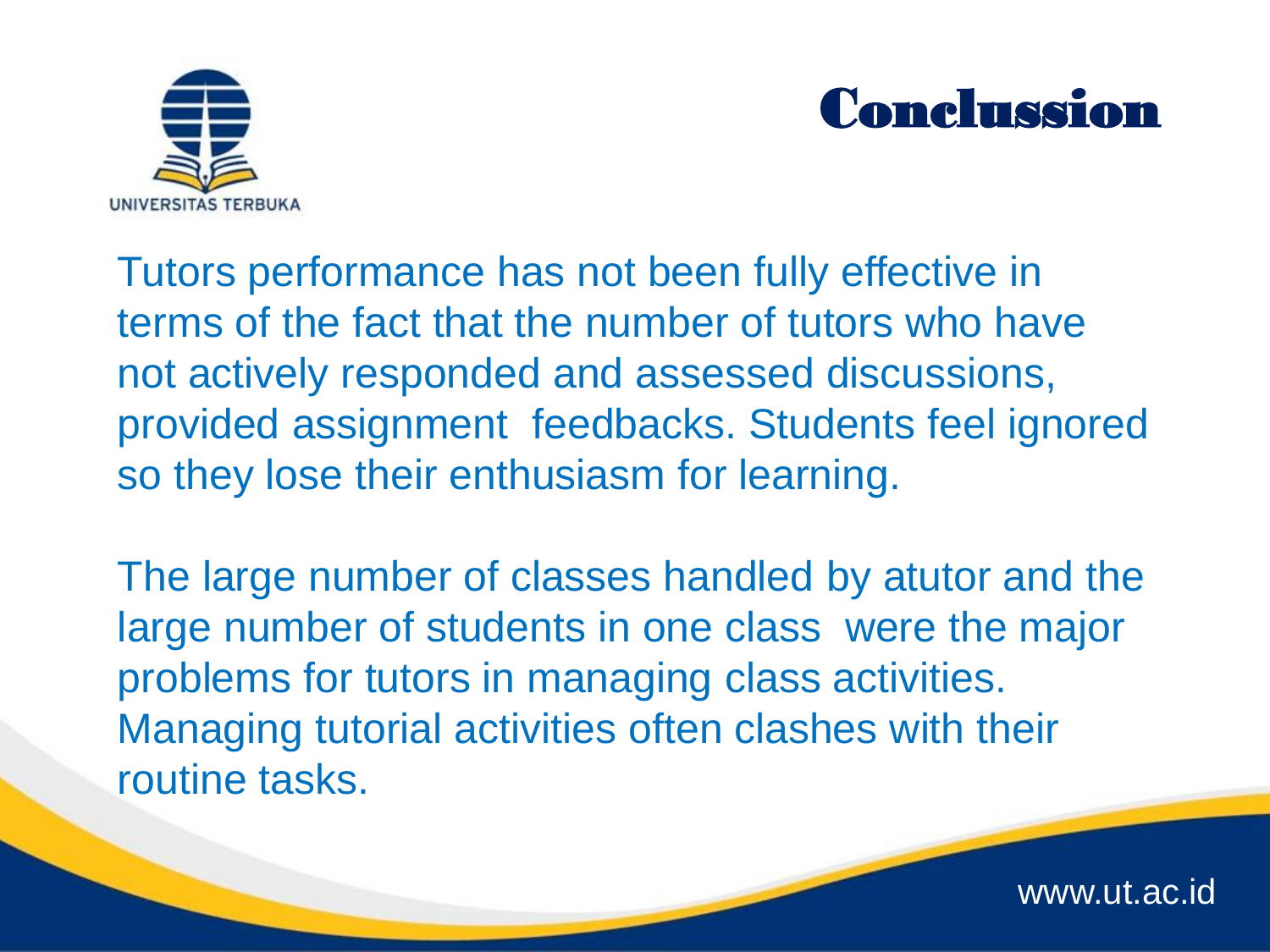

## Recommendations

- Gradually reduce the number of students per class.
- Reduce tutor tasks by aproviding standard tutorials content and an automatic system in activate weekly activities
- Deactivate the students account for those who were not active in entire semester.
- www.ut.ac.id • Student participation in online tutorials is not automatically made inline with the course registration but requires them to register every semester if they want to participate in online tutorials*.*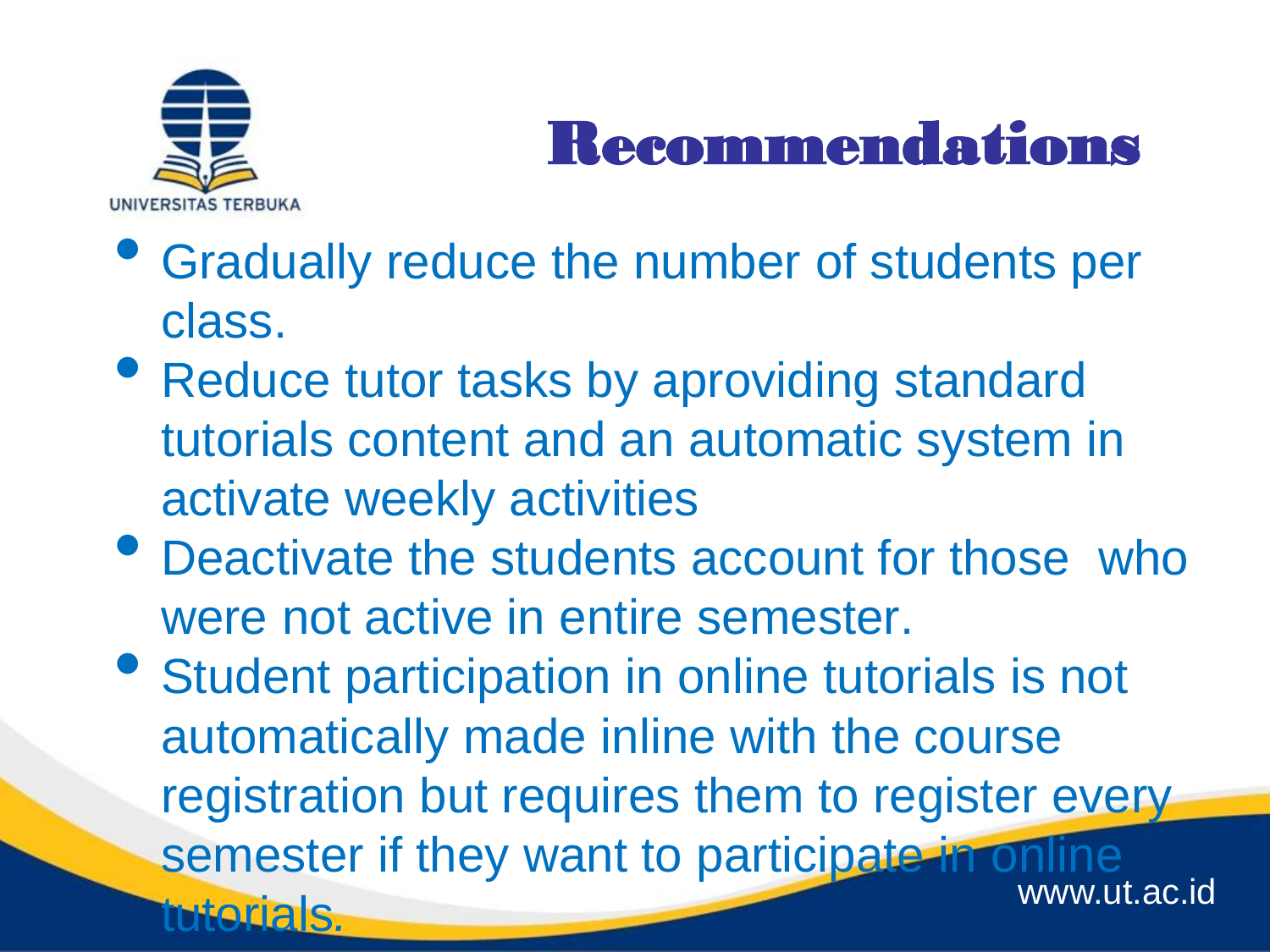

# Recommendations (cont.)

- Giving more intensive attention and remembrance to inactive tutors.
- Faculty and University management need to pay special attention to the implementation of the online tutorial.
- Development of an automatic reminder system for tutors.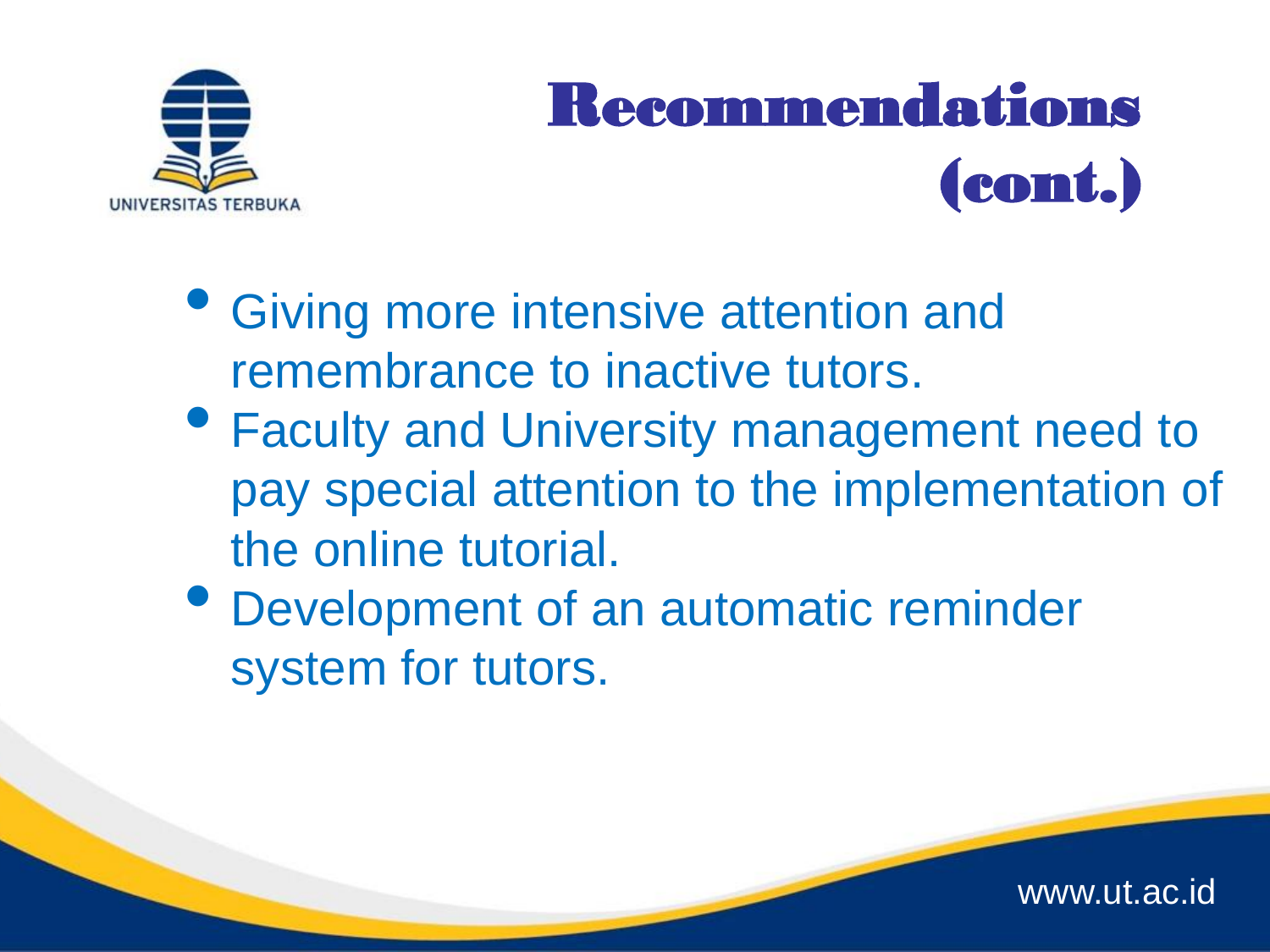

## Follow Up of Recommendations

Management Major Policies (Started in 2018/19.1)

- Gradually reducing the number of students per class from  $150\rightarrow100\rightarrow50$  students
- Maximum four classes for one tutor
- Developing standard contents of online tutorial class
- Automatic activation of weekly tutorial activities
- Automatic calculation of students' tuorial final grade
- deactivate tutors who are not accessed in the first two weeks and replace them with new tutors
- Tutors evaluation by students
- Requiring students to register for online tutorial and to fulfill confirmation form
- **Deactivate non-active students account**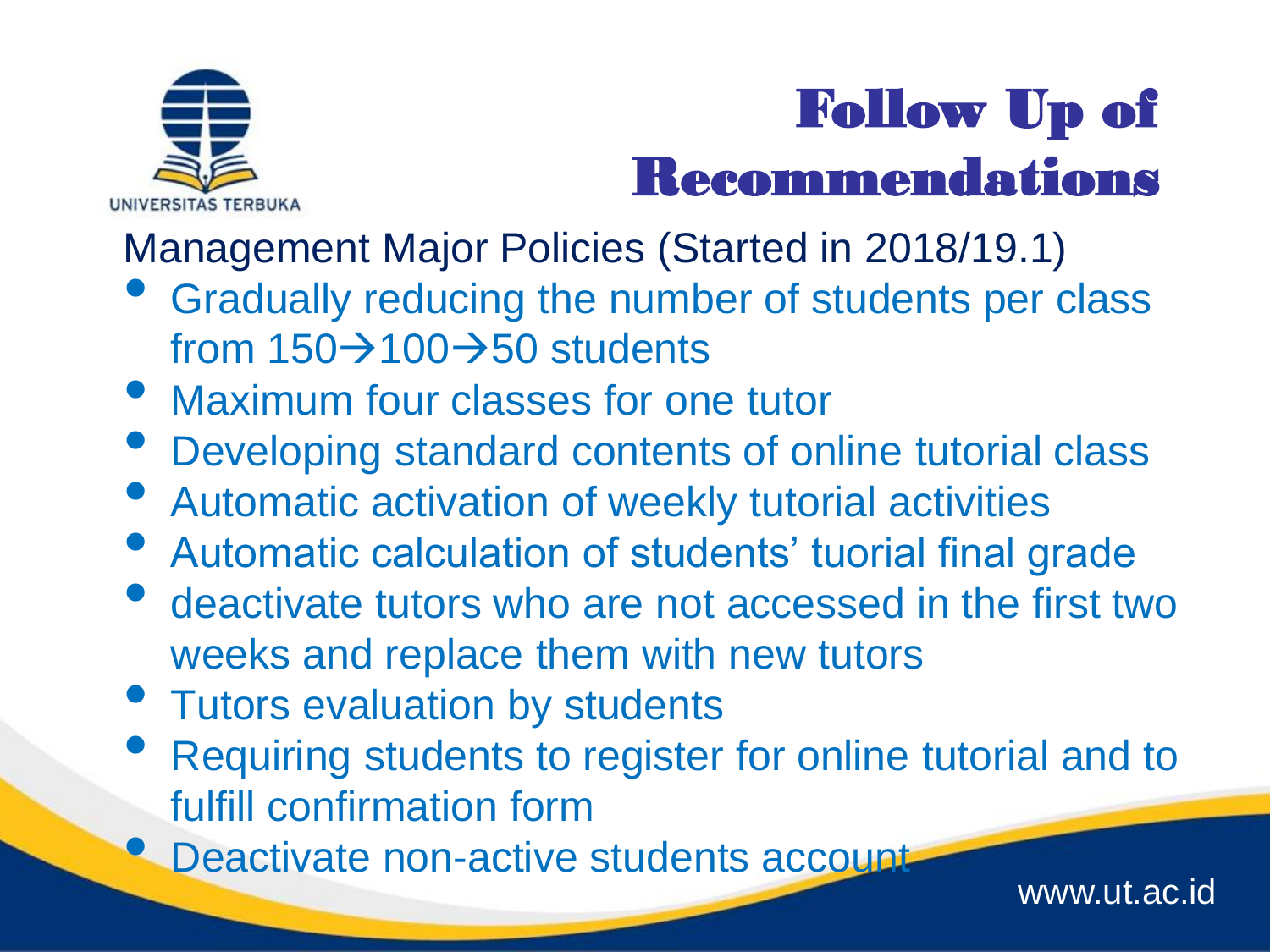# Comparisson of Tutor Tasks (Before and After 2018)

**No. Before 2018 2018 and after** 1 Activate weekly activities 2 Create weekly greetings teks Create weekly greetings teks+video 3 Send a personal message Send a personal message 4 Up-load weekly contents Update and enrich weekly contents 5 Up-load weekly discussion topics 6 Responding and rating discussion Responding and rating discussion 7 Up-load the assignments 8 Grading the assignments and providing feedbacks Grading the assignments and providing feedbacks 9 Calculating and submitting students' final grade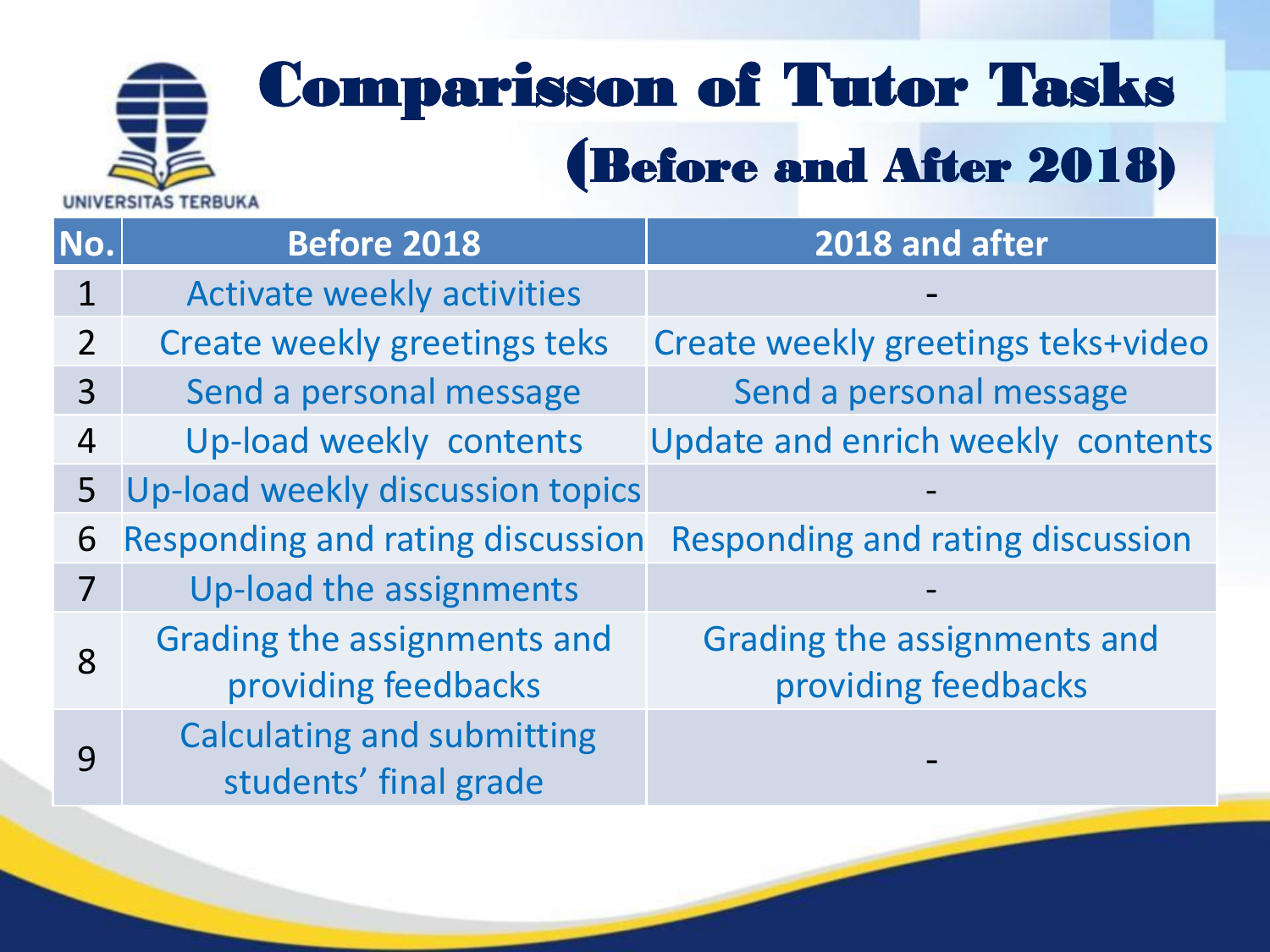

## Participants from Year to Year

#### Number of UT Online Tutorial Participants from 2016 - 2019

| No.            | Smt.  | <b>Courses</b> | <b>Classes</b> | <b>Students</b> | <b>Student</b><br><b>courses</b> | <b>Tutors</b> | <b>Explanations</b>            |
|----------------|-------|----------------|----------------|-----------------|----------------------------------|---------------|--------------------------------|
| $\mathbf{1}$   | 20161 | 976            | 2.570          | 67.820          | 368.306                          | 1.072         | 150/class, 1 tutor>4 classes   |
| $\overline{2}$ | 20162 | 985            | 3.740          | 81.494          | 450.902                          | 1.368         | 150/class, 1 tutor>4 classes   |
| $\overline{3}$ | 20171 | 989            | 3.965          | 90.322          | 491.729                          | 1.424         | 150/class, 1 tutor>4 classes   |
| $\overline{4}$ | 20172 | 1.037          | 4.609          | 104.071         | 570.414                          | 1.577         | 150/class, 1 tutor>4 classes   |
| 5              | 20181 | 1.032          | 5.708          | 86.446          | 489.210                          | 1.795         | 100/class, 1 tutor>4 classes   |
| 6              | 20182 | 1.045          | 10.051         | 83.444          | 482.449                          | 2.724         | 50/class, 1 tutor>4 classes    |
| $\overline{7}$ | 20191 | 1.050          | 13.251         | 123.350         | 629.270                          | 3.303         | 50/class, 1 tutor>4 classes    |
| 8              | 20192 | 1.065          | 12.580         | 110.400         | 596.010                          | 4.096         | 50/class, 1 tutor <= 4 classes |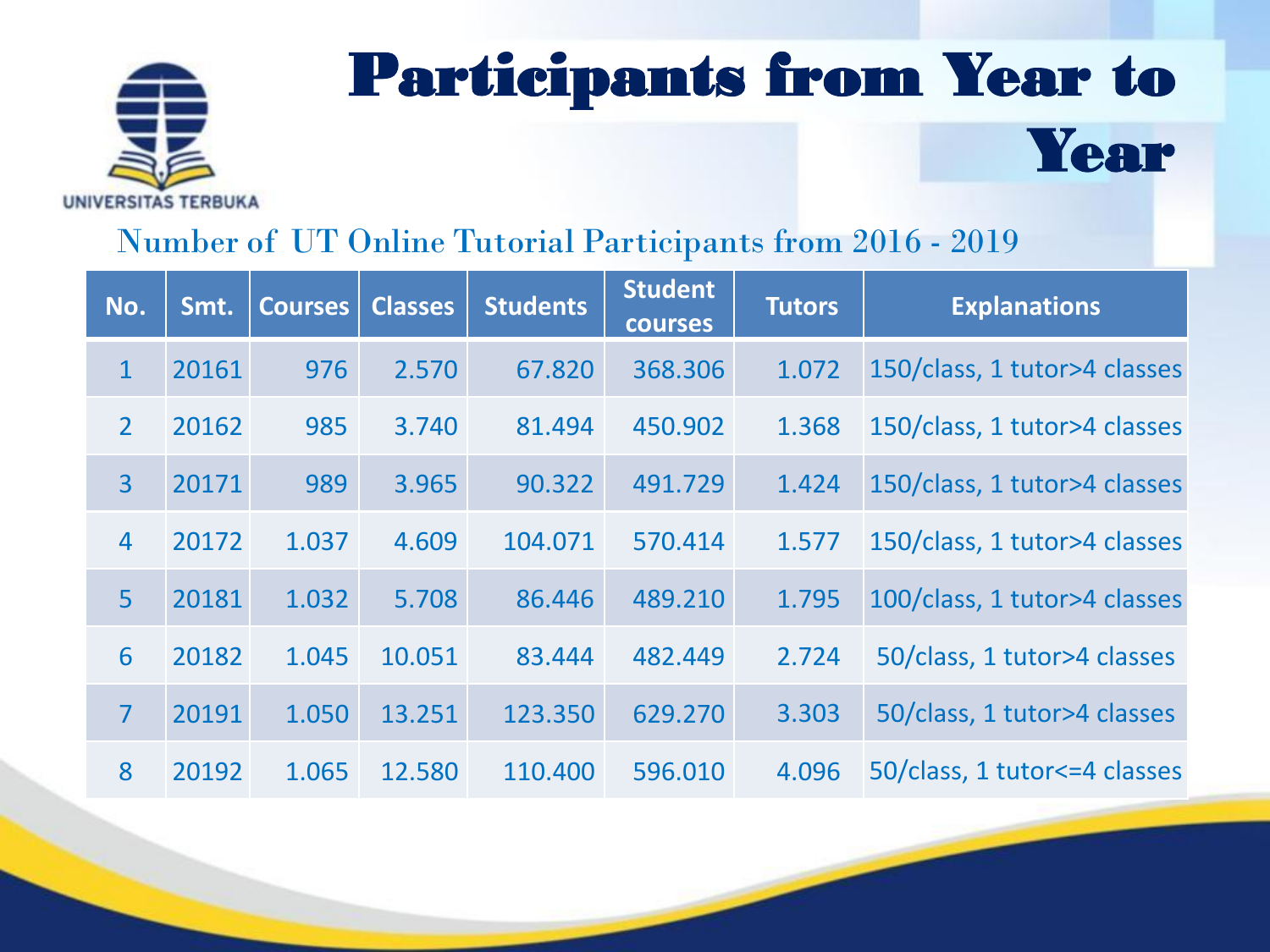

### Further Research

## "Implementation of the New Online Tutorial Policies and Its Relationship with Tutors Performance and Student Satisfactions"